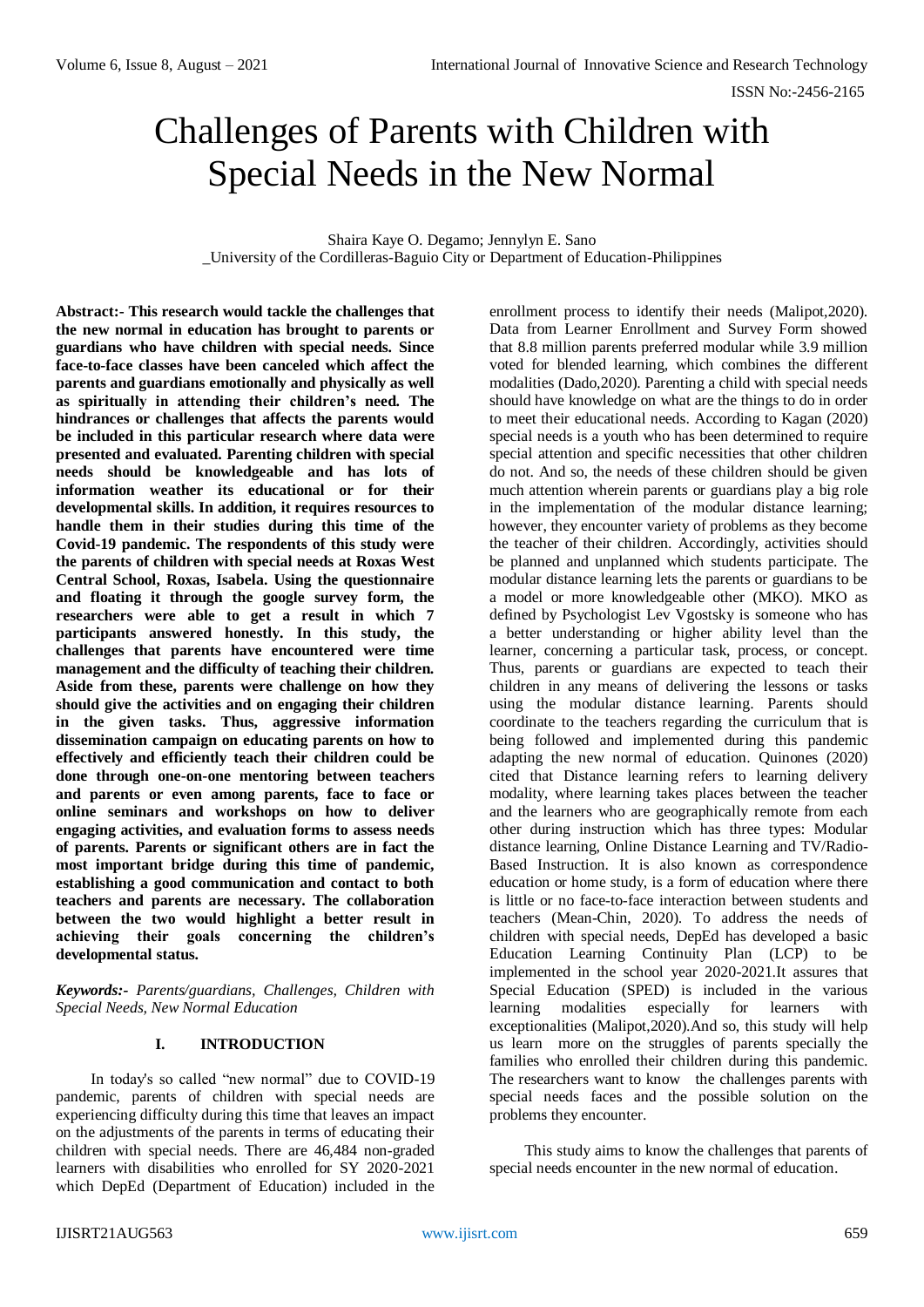ISSN No:-2456-2165

#### **II. RESEARCH DESIGN AND METHODOLOGY**

This research would use thematic Analysis which was a method of analyzing qualitative data. It was usually applied to a set of texts, such as interview transcripts. The researcher closely examines the data to identify common themes-topics, Ideas and patterns of meaning that come up repeatedly (Caulfield, Jack., September 6,2019).Under thematic analysis, phenomenological research was done to further elaborate the opinion of parents involve in this study. A descriptive phenomenological approach was used to describe and explain the phenomena that were being studied. The aim of the study was to collect, explore and understand the essential meanings that cannot be conveyed quantitatively such as issues or experiences from the perspective of a person directly involved.

Literally, phenomenological is the study of phenomena: appearances of things, or things as they appear in our experience, or the way we experience things thus, the meanings as experienced from the subjective or first person point of view by Smith,2008 as cited by Malla(2013).Also, phenomenology is both a philosophy and a family of research methods concerned with exploring and understanding human experience by Langdridge(2007) Malla(2013).

#### *Locale and Population of the Study*

The researcher conducted the study in Roxas, West Central School, Roxas, Isabela with 7 participants.

## **III. DATA GATHERING INSTRUMENT**

The researchers utilized a questionnaire using the google survey form to gather data from the participants of this study.

The questionnaire included the basic information of the respondents. The questionnaire that was prepared by the researcher according to what the researcher wants to know were included in the list of questions.

This instrument would be validated by a research expert and an adviser.

The researcher prepared the survey form on google and, sent to 7 participants of Roxas West Central School. Participants were informed about the purpose of the study; the participants involved confidentiality in which data would be handled privately. Subsequently, participants were given consent form to which they could participate in the study or not.

The parents who participated in the interview share common challenges. The following are the questions with their corresponding answers. Following the table below with the codes of each question where the researcher could come up with themes.

| Question and Answers                                                                                  | <b>CODES</b>                 |
|-------------------------------------------------------------------------------------------------------|------------------------------|
| 1. What are the problems that you encounter during this modular distance learning?                    | Time management              |
| Parent1: <b>Limited time to teach</b> . Less knowledge on the teaching technique to handle with my    |                              |
| daughter with special needs.                                                                          |                              |
| Parent 2: Lack of the child in reading his modules                                                    |                              |
| Parents 3: Time management                                                                            |                              |
| Parent 4: Lack of interest of the child in reading his modules.                                       |                              |
| Parent 5:Low internet connectivity, students cannot concentrate due to distracted by household        |                              |
| activities.                                                                                           |                              |
| Parent6: Time management                                                                              |                              |
| Parent 7:Difficulty in facilitating my childs learning according to modules lesson and activity.      |                              |
| 2. What do you you do in order for you to improve your child's strength and weaknesses?               | Guidance, Appreciate,        |
| Parent1: Video call with her beautiful teacher while learning and asking guidance on how to           | independence, fun activities |
| properly facilitate the child                                                                         |                              |
| Parent2: To improve her weakness, I gave her the same activities and repeat it until she master it or |                              |
| at least she familiarize it. To her strength, I used to appreciate her                                |                              |
| Parent 3: Make the activity fun as possible                                                           |                              |
| Parent4: Teach him more                                                                               |                              |
| Parent5: We play first, then after playing he will answer his assignments, do some exercise. Let      |                              |
| him set the table, close the windows, gates. he perform his duties.                                   |                              |
| Parent6: In my child case, she needs my guidance, I always allow him to play, for example, if he      |                              |
| is afraid to do something, I always motivate him that he can do it because he is brave.               |                              |
| Parent7: <b>I</b> let him do his activities, allow him to play after finishing his lessons,           |                              |
| 3. What activities do you give your child to fill the gaps he/she misses that the teachers do before? | Pen and paper,               |
| Parent 1: Do the same paper activities and sometimes, I searched videos related to the topic and I    |                              |
| let her to watch and learn.                                                                           |                              |
| Parent2: Drawing                                                                                      |                              |
| Parent3: Practice more sign language                                                                  |                              |
| Parent 4: let the child read, write, count and sometimes sing. Talk to him in a normal way about      |                              |
| normal things, equip the child with knowledge and skills with things he can hear, touch, see and      |                              |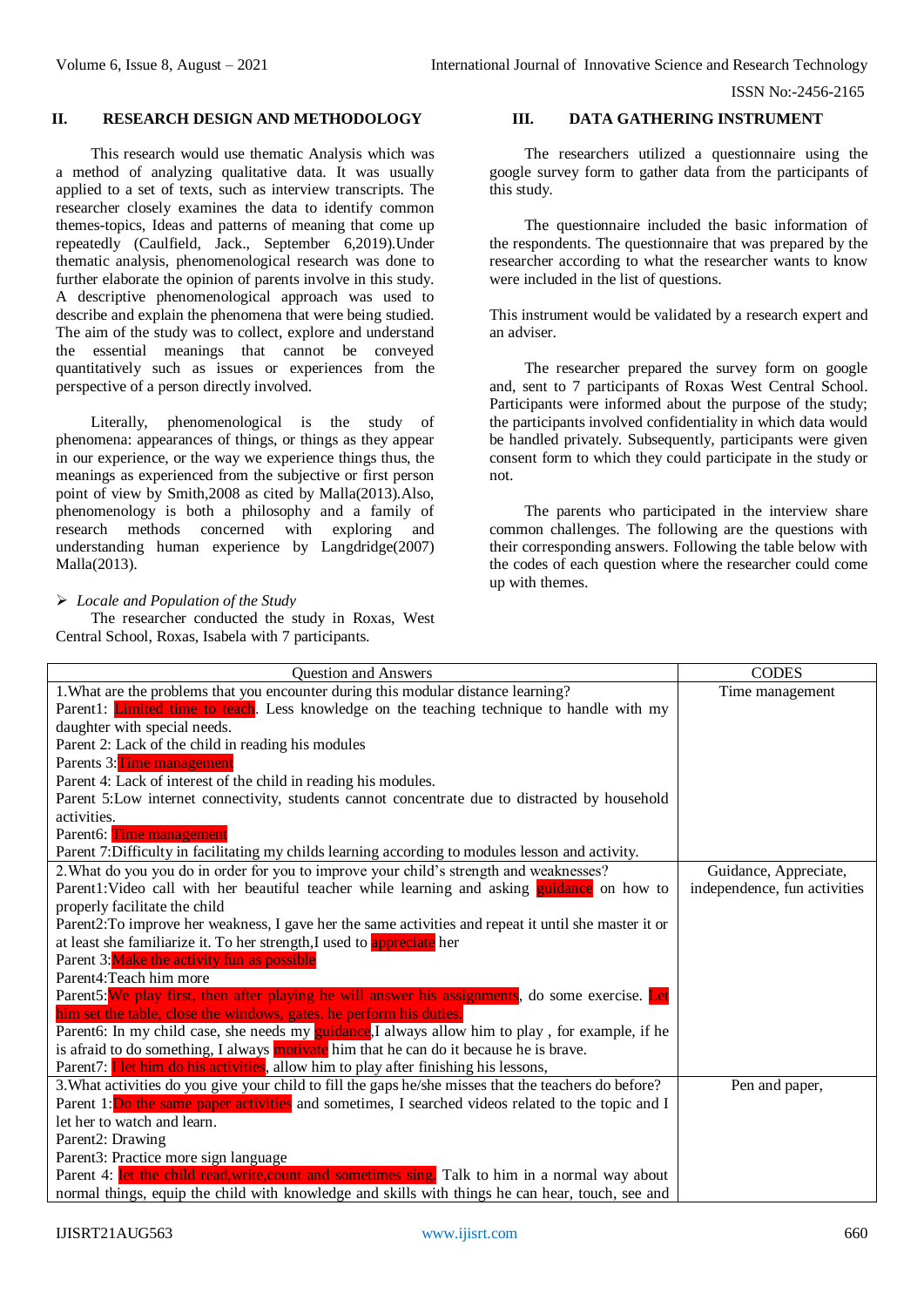| discuss.                                                                                               |                            |
|--------------------------------------------------------------------------------------------------------|----------------------------|
| Parent5: Let him do printed activities                                                                 |                            |
| Parent 6: Miss nya si teacher Shaira                                                                   |                            |
| Parent7: I give my child downloaded printable activities that attracts him                             |                            |
| Parents do the same thing is managing to fill the gaps by giving them extra activities and nit just    |                            |
| relaying to the given modules                                                                          |                            |
|                                                                                                        | Tough, difficult           |
| 4. How does this school year 2020-2021 differ from the previous school years?                          |                            |
| Parent1: it was a tough school year. Teachers knowledge are the best, I guiding my child, I like       |                            |
| teacher Shaira.                                                                                        |                            |
| Parent2: More time, effort and patience to teach my daughter                                           |                            |
| Parent3:So much different, we just hope we will be back to during normal days                          |                            |
| Parent4: The new normal is very challenging because as a parent you need to become a teacher for       |                            |
| your child not like the previous school year they have a private time to learn with their teacher.     |                            |
| Parent5: No regular class, day to day basis, A challenging school year for teachers, student and       |                            |
| also parents                                                                                           |                            |
| Parent6: The difference is we are in blended learning, online class and modular but before they can    |                            |
| go to school to have face to face class, new normal is very hard fro me as a parent of a child with    |                            |
| special need.it is tough time but lets just stay positive                                              |                            |
| Parent 7: it is difficult, I have to know a lot of things so I could teach my child well               |                            |
| 5. How do you cope with this new normal of education as a parent of children with special needs?       | Monitor ,guide             |
| Parent1:t is a struggle for me because I'm an employee, I can only teach my child during night         |                            |
| time, giving my child a reward is one                                                                  |                            |
| Parent2:Be responsible and educated to meet the needs of my daughter on her learning lesson            |                            |
| Parent3: We do teamwork, us all together                                                               |                            |
|                                                                                                        |                            |
| Parent4: More time management                                                                          |                            |
| Parent5: Teach with great compassion                                                                   |                            |
| Parent6:As a parent, I I always monitor my child, monitor him and guide him in simple ways.            |                            |
| Nothing is impossible to a parent like me that is willing to do everything for the sake of my child    |                            |
| Parent7: It is hard, so I still continue to guide my child and ask help from teachers and family       |                            |
| members                                                                                                |                            |
|                                                                                                        |                            |
| 6. How does this pandemic affect you as you become your childs teacher?                                | Stressful, need time, find |
| Parent1:Stressful                                                                                      | time, make time            |
| Parent2: Stressful in managing time                                                                    |                            |
| Parent3: Its just sad thing that both of us is a part of the front liners, we could only do so much if |                            |
| we have time for our child and most of the time we just play to fill he time we've missed.             |                            |
| Parent4: As a parent you need time to study what to teach to your child especially sign language.      |                            |
| Parent5:A great challenge                                                                              |                            |
| Parent6: It very sad sometimes they didn't listen but I always find time and do my best to teach       |                            |
|                                                                                                        |                            |
| them.                                                                                                  |                            |
| Parent 7: It affects my childs education and I have to make time to teach my child.                    |                            |

Table 1

# **IV. FINDINGS**

#### *Analysis and Interpretation*

From the data that we gathered and the tool that was used, the researchers first made a list of questions encompasses the answers that the researchers wanted to have. Basing it to the questionnaires, the researchers identified patterns that was relevant to the study and so, coding was used. With the patterns that was noted, researchers was able to collect the needed information to support the study.

Parents who enrolled their child at Roxas, West Central School, Roxas, Isabela were facing the same challenges during this time of pandemic. The challenges parents face in teaching their children with special needs

comes from different factors and issues. It is important to know where do these parents come from when dealing with their children knowing the hardship that is being experience at the present situation. The researchers found out that the parents were having problems about time,and the difficulty on how they handle the lessons or their children. The other problem like lack of knowledge on handling a child should also be given attention. Due to limited face-to-face interaction, parents are now obliged to focus their attention to their children with special needs which put them in a stressful environment. Handling the child's behavioral aspects needs patience since it goes with disciplining and improving their life skills. However, teachers should encourage parents to talk or share their problems in becoming a teacher to their child. The emotional impact is enormous and may include: Fear and worry about the child's